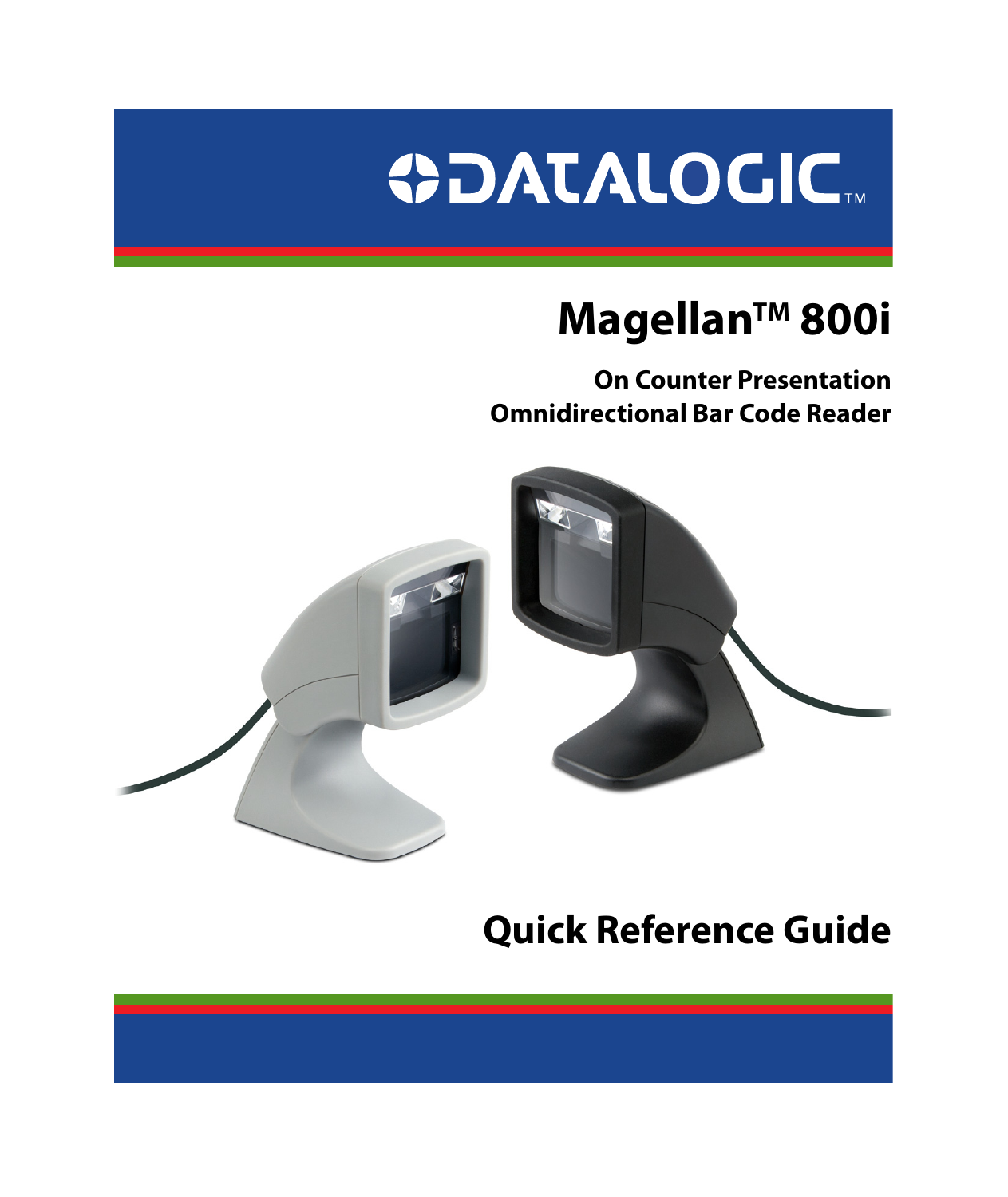#### **Datalogic Scanning, Inc.**

959 Terry Street Eugene, Oregon 97402 USA Telephone: (541) 683-5700 Fax: (541) 345-7140

An Unpublished Work - All rights reserved. No part of the contents of this documentation or the procedures described therein may be reproduced or transmitted in any form or by any means without prior written permission of Datalogic Scanning, Inc. or its subsidiaries or affiliates ("Datalogic" or "Datalogic Scanning"). Owners of Datalogic products are hereby granted a non-exclusive, revocable license to reproduce and transmit this documentation for the purchaser's own internal business purposes. Purchaser shall not remove or alter any proprietary notices, including copyright notices, contained in this documentation and shall ensure that all notices appear on any reproductions of the documentation.

Should future revisions of this manual be published, you can acquire printed versions by contacting your Datalogic representative. Electronic versions may either be downloadable from the Datalogic website (www.scanning.datalogic.com) or provided on appropriate media. If you visit our website and would like to make comments or suggestions about this or other Datalogic publications, please let us know via the "Contact Datalogic" page.

### **Disclaimer**

Datalogic has taken reasonable measures to provide information in this manual that is complete and accurate, however. Datalogic reserves the right to change any specification at any time without prior notice. Datalogic and the Datalogic logo are registered trademarks of Datalogic S.p.A. in many countries, including the U.S.A. and the E.U. All other brand and product names may be trademarks of their respective owners.

This product may be covered by one or more of the following patents: 4603262 • 4639606 • 4652750 • 4672215 • 4699447 • 4709369 • 4749879 • 4786798 •

4792666 • 4794240 • 4798943 • 4799164 • 4820911 • 4845349 • 4861972 • 4861973 • 4866257 • 4868836 • 4879456 • 4939355 • 4939356 • 4943127 • 4963719 • 4971176 • 4971177 • 4991692 • 5001406 • 5015831 • 5019697 • 5019698 • 5086879 • 5115120 • 5144118 • 5146463 • 5179270 • 5198649 • 5200597 • 5202784 • 5208449 • 5210397 • 5212371 • 5212372 • 5214270 • 5229590 • 5231293 • 5232185 • 5233169 • 5235168 • 5237161 • 5237162 • 5239165 • 5247161 • 5256864 • 5258604 • 5258699 • 5260554 • 5274219 • 5296689 • 5298728 • 5311000 • 5327451 • 5329103 • 5330370 • 5347113 • 5347121 • 5371361 • 5382783 • 5386105 • 5389917 • 5410108 • 5420410 • 5422472 • 5426507 • 5438187 • 5440110 • 5440111 • 5446271 • 5446749 • 5448050 • 5463211 • 5475206 • 5475207 • 5479011 • 5481098 • 5491328 • 5493108 • 5504350 • 5508505 • 5512740 • 5541397 • 5552593 • 5557095 • 5563402 • 5565668 • 5576531 • 5581707 • 5594231 • 5594441 • 5598070 • 5602376 • 5608201 • 5608399 • 5612529 • 5629510 • 5635699 • 5641958 • 5646391 • 5661435 • 5664231 • 5666045 • 5671374 • 5675138 • 5682028 • 5686716 • 5696370 • 5703347 • 5705802 • 5714750 • 5717194 • 5723852 • 5750976 • 5767502 • 5770847 • 5786581 • 5786585 • 5787103 • 5789732 • 5796222 • 5804809 • 5814803 • 5814804 • 5821721 • 5822343 • 5825009 • 5834708 • 5834750 • 5837983 • 5837988 • 5852286 • 5864129 • 5869827 • 5874722 • 5883370 • 5905249 • 5907147 • 5923023 • 5925868 • 5929421 • 5945670 • 5959284 • 5962838 • 5979769 • 6000619 • 6006991 • 6012639 • 6016135 • 6024284 • 6041374 • 6042012 • 6045044 • 6047889 • 6047894 • 6056198 • 6065676 • 6069696 • 6073849 • 6073851 • 6094288 • 6112993 • 6129279 • 6129282 • 6134039 • 6142376 • 6152368 • 6152372 • 6155488 • 6166375 • 6169614 • 6173894 • 6176429 • 6188500 • 6189784 • 6213397 • 6223986 • 6230975 • 6230976 • 6244510 • 6259545 • 6260763 • 6266175 • 6273336 • 6276605 • 6279829 • 6290134 • 6290135 • 6293467 • 6303927 • 6311895 • 6318634 • 6328216 • 6332576 • 6332577 • 6343741 • 6454168 • 6478224 • 6568598 • 6578765 • 6705527 • 6857567 • 6974084 • 6991169 • 7051940 • 7170414 • 7172123 • 7201322 • 7204422 • 7215493 • 7224540 • 7234641 • 7243850 • 7374092 • 7407096 • 7490770 • 7495564 • 7506816 • 7527198 • 7527207 • 7537166 • 7562817 • 601 26 118.6 • AU703547 • D312631 • D313590 • D320011 • D320012 • D323492 • D330707 • D330708 • D349109 • D350127 • D350735 • D351149 • D351150 • D352936 • D352937 • D352938 • D352939 • D358588 • D361565 • D372234 • D374630 • D374869 • D375493 • D376357 • D377345 • D377346 • D377347 • D377348 • D388075 • D446524 • D606544 •EP0256296 • EP0260155 • EP0260156 • EP0295936 • EP0325469 • EP0349770 • EP0368254 • EP0442215 • EP0498366 • EP0531645 • EP0663643 • EP0698251 • EP01330772 • EP870761 • GB2252333 • GB2284086 • GB2301691 • GB2304954 • GB2307093 • GB2308267 • GB2308678 • GB2319103 • GB2333163 • GB2343079 • GB2344486 • GB2345568 • GB2354340 • ISR107546 • ISR118507 • ISR118508 • JP1962823 • JP1971216 • JP2513442 • JP2732459 • JP2829331 • JP2953593 • JP2964278 • MEX185552 • MEX187245 • RE37166 • RE40071 • Other Patents Pending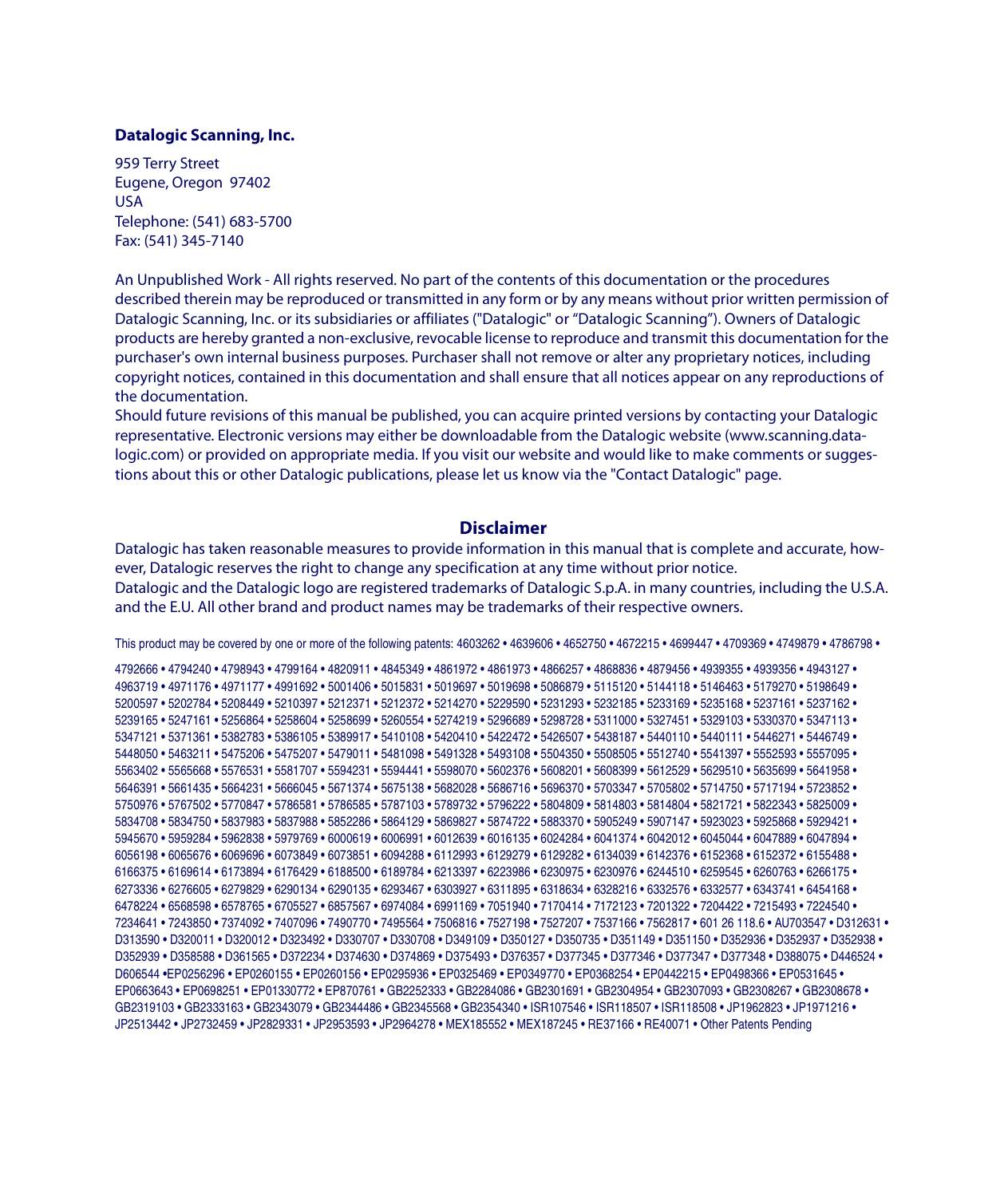### **DATALOGIC SCANNING, INC. MAGELLANTM END USER LICENSE AGREEMENT**

**Notice to End User: The Datalogic Product you have acquired contains embedded Software, which is integral to the product's operation. This Software is being provided to you under license, subject to the terms and conditions of this Agreement. If you use the Datalogic Product, you will be deemed to have accepted the terms and conditions of this Agreement. If you do not intend to be bound to the terms of this Agreement, Datalogic is not willing to license the Software to you, you may not use the Datalogic Product or the Software, and you must contact the party from whom you acquired the Datalogic Product for instructions.**

This End User Software License Agreement ("Agreement") is a legally binding agreement governing the licensing of the Software and Documentation by Datalogic Scanning Holdings, Inc. and its subsidiaries and affiliates ("Datalogic") to the entity or person who has purchased or otherwise acquired a Datalogic Product ("End User"). For purposes of this Agreement, any software that is associated with a separate end-user license agreement is licensed to you under the terms of that license agreement. Datalogic and End User hereby agree as follows:

### **1. Definitions.**

- 1.1 "Documentation" means materials such as user's guides, program reference guides, quick reference guides, manuals, or similar materials associated with or related to the Datalogic Product, whether in printed, "online", or other form.
- 1.2 "Proprietary Information" means: (a) source code, object code, software, documentation, and any related internal design, system design, data base design, algorithms, technology, technical data or information, implementation techniques, and trade secrets related to the Software, (b) any other trade secrets marked appropriately or identified as proprietary or confidential, and (c) any information that End User, under the circumstances, should recognize as confidential. Proprietary Information does not include any information that the receiving party can establish was (1) in the public domain, (2) already in the receiving party's possession or rightfully known prior to receipt, (3) rightfully learned from a third party not in violation of any other's proprietary rights, or (4) independently developed without access to Proprietary Information.
- 1.3 "Datalogic Product" means the Datalogic Magellan<sup>TM</sup> 800i, Magellan<sup>TM</sup> 1000i series, MagellanTM 1100i series, MagellanTM 1400i series, MagellanTM 2200VS series, MagellanTM 2300HS series, Magellan<sup>TM</sup> 3200VSi series, Magellan<sup>TM</sup> 3300HSi series, Magellan<sup>TM</sup> 8100 series, Magellan<sup>TM</sup> 8200 series, Magellan<sup>TM</sup> 8300 series, Magellan<sup>TM</sup> 8400 series, Magellan<sup>TM</sup> 8500 series, Magellan<sup>TM</sup> 9500 series, and/or Magellan SL<sup>TM</sup> series scanner and/or scanner/scale<br>product, including all embedded Software in and all Documentation related to such product, which has been purchased or otherwise acquired by End User, whether obtained directly or indirectly from Datalogic.
- 1.4 "Software" means any software or computer programs of Datalogic or its third party licensors in machine readable form which is embedded in the Datalogic Product, whether obtained directly or indirectly from Datalogic, including any replacement, update, upgrade, enhancement or modification.

### **2. Scope Of License Granted.**

2.1 Datalogic grants to End User a non-exclusive, non-transferable, perpetual license to use the Software, solely on the Datalogic Product in which it is embedded ("designated Datalogic Product"), in machine-readable form only, solely for End User's internal business purposes. This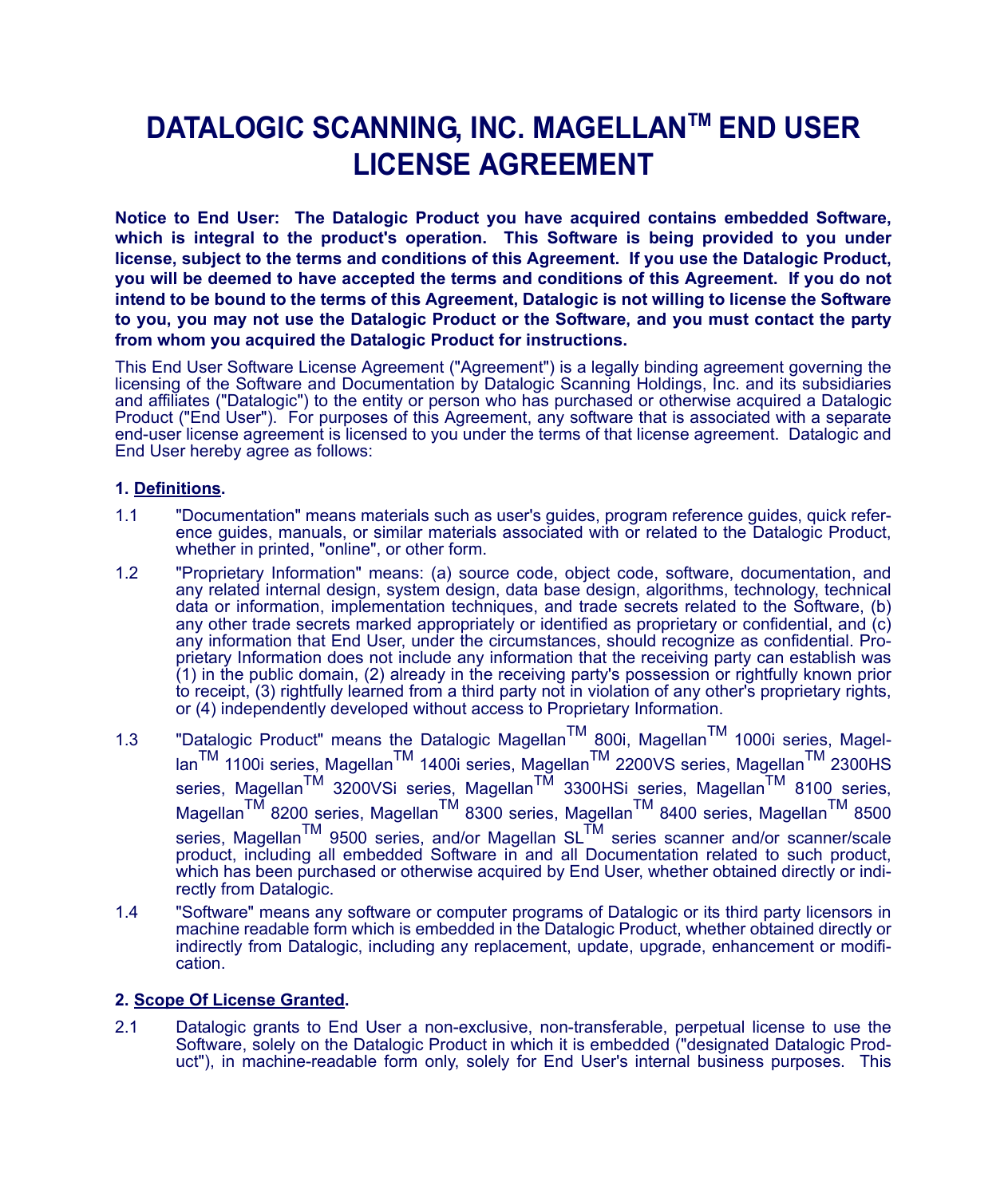Agreement does not convey ownership of the Software to End User. Title to the Software shall be and remain with Datalogic or the third party from whom Datalogic has obtained a licensed right. As used in this Agreement, the term "purchase" or its equivalents when applied to the Software shall mean "acquire under license." End User is not entitled to receipt or use of the source code to any Software.

2.2 End User shall not copy, modify, decompile, disassemble, reverse engineer, or otherwise reproduce or remanufacture the Software, whether modified or unmodified, nor sell, assign, sublicense, distribute, lend, rent, give, or otherwise transfer the Software to any other person or organization, for purposes other than as expressly provided in this Agreement, without Datalogic's prior written consent.

### **3. Transfers, Support.**

- 3.1 Any copying, installing, reproduction, remanufacture, reverse engineering, electronic transfer, or other use of the Software on other than the designated Datalogic Product will be a material breach of this Agreement. However, Datalogic may elect not to terminate this Agreement or the granted licenses, but instead may elect to notify End User that End User is deemed to have ordered and accepted a license for each breaching use. End User shall pay Datalogic the applicable list price for such licenses as of the date of such breach.
- 3.2 End User shall not sell, assign, sublicense, distribute, lend, rent, give, or otherwise transfer the Datalogic Product to any third party unless such third party agrees with Datalogic in writing to be bound by the terms and conditions of this Agreement. Any such transfer of the Datalogic Product absent such agreement shall be null and void.
- 3.3 End User may obtain support for Software from Datalogic at Datalogic's standard support fees and under Datalogic's standard support terms and conditions in effect at the time the support is requested.

#### **4. Intellectual Property.**

End User acknowledges that the Software constitutes valuable trade secrets of Datalogic or Datalogic's third party licensors and that the Software is protected by intellectual property laws and treaties. The license set forth in this Agreement does not transfer to End User any ownership of Datalogic's or its third party licensors' copyrights, patents, trademarks, service marks, trade secrets, or other intellectual property rights and End User shall have no right to commence any legal actions to obtain such rights. End User shall not remove, modify, or take any other action that would obscure any copyright, trademark, patent marking, or other intellectual property notices contained in or on the Datalogic Product.

#### **5. Proprietary Information.**

- 5.1 End User acknowledges that Proprietary Information is the confidential, proprietary, and trade secret property of Datalogic and Datalogic's third party licensors and End User acquires no right or interest in any Proprietary Information.
- 5.2 End User shall not disclose, provide, or otherwise make available the Proprietary Information of Datalogic or its third party licensors to any person other than End User's authorized employees or agents who are under confidentiality agreement, and End User shall not use the Proprietary Information other than in conjunction with use of the Datalogic Product exclusively for End User's internal business purposes. End User shall take steps to protect the Proprietary Information no less securely than if it were End User's own intellectual property.
- 5.3 The provisions of this Proprietary Information Section shall survive and continue for five (5) years after the termination of this Agreement.

#### **6. Limited Warranty.**

6.1 Datalogic warrants that, under normal use and operation, the Datalogic Product will conform substantially to the applicable Documentation for the period specified in the Documentation. During this period, for all reproducible nonconformities for which Datalogic has been given written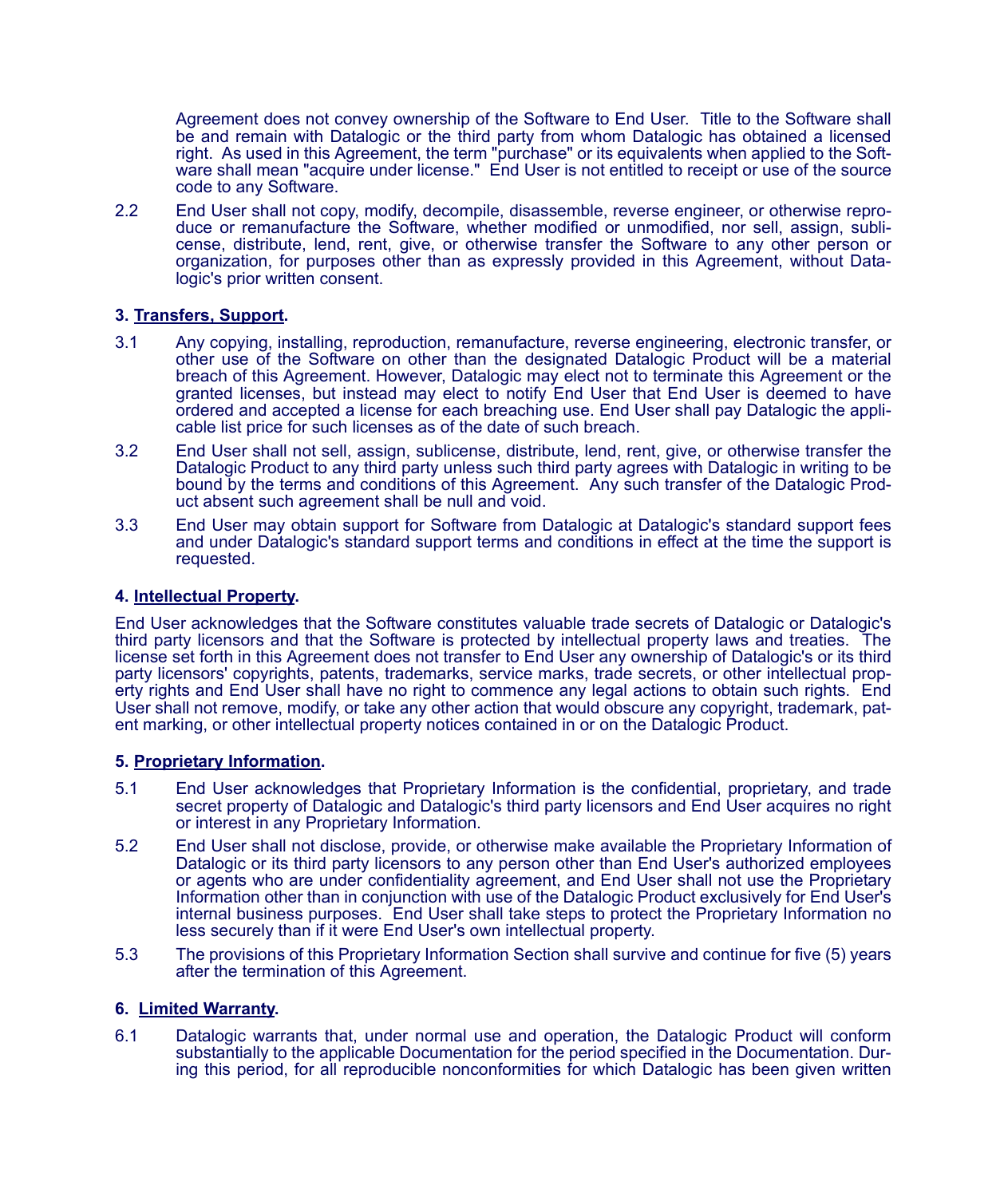notice, Datalogic will use commercially reasonable efforts to remedy nonconformities verified by Datalogic. End User agrees to supply Datalogic with all reasonably requested information and assistance necessary to help Datalogic in remedying such nonconformities. For all defects reported to Datalogic within the warranty period, Datalogic's liability is limited to providing End User with one copy of corrections or responding to End User's problem reports according to Datalogic's standard assistance practices. Datalogic does not warrant that the product will meet End User's requirements or that use of the product will be uninterrupted or error free, or that Datalogic's remedial efforts will correct any nonconformance. This limited warranty does not cover any product that has been subjected to damage or abuse, whether intentionally, accidentally, or by neglect, or to unauthorized repair or unauthorized installation, and shall be void if End User modifies the product, uses the product in any manner other than as established in the Documentation, or if End User breaches any of the provisions of this Agreement.

6.2 EXCEPT AS PROVIDED IN THIS AGREEMENT, THE DATALOGIC PRODUCT IS PROVIDED "AS IS" AND DATALOGIC MAKES NO WARRANTIES OF ANY KIND, EXPRESS OR IMPLIED, WRITTEN OR ORAL, WITH RESPECT TO THE PRODUCT, AND SPECIFICALLY DISCLAIMS THE IMPLIED WARRANTIES OF MERCHANTABILITY AND FITNESS FOR A PARTICULAR PURPOSE.

#### **7. Infringement.**

- 7.1 Datalogic will defend End User against any claim in a lawsuit that the Datalogic Product furnished hereunder infringe a United States patent or copyright of a third party and Datalogic will pay any damages finally awarded against End User by a court of competent jurisdiction that are attributable to such claim or will pay End User's part of any settlement that is attributable to such claim, provided, that 1) End User notifies Datalogic promptly in writing of the claim, 2) Datalogic controls the defense or settlement of the claim, and 3) End User cooperates fully with Datalogic in such defense or settlement. All notices of a claim should be sent to Datalogic Scanning Holdings, Inc., Legal Department, 959 Terry Street, Eugene, OR 97402.
- 7.2 In the defense or settlement of any such claim, Datalogic may, at its option, 1) procure for End User the right to continue using the Datalogic Product, 2) modify the Datalogic Product so that it becomes non-infringing, 3) replace the Datalogic Product with an equivalent product not subject to such claim, or 4) provide End User an opportunity to return the Datalogic Product and receive a refund of the purchase price paid, less a reasonable allowance for use.
- 7.3 Datalogic shall have no liability to End User for claims of infringement based upon 1) the use of any Datalogic Product in combination with any product which Datalogic has not either furnished or authorized for use with such Datalogic Product 2) the use of any Datalogic Product designed, manufactured, or modified to the specifications of End User, or 3) End User's modification of the Datalogic Product without written authorization from Datalogic.
- 7.4 THE FOREGOING STATES DATALOGIC'S COMPLETE AND ENTIRE OBLIGATION CON-CERNING CLAIMS OF PATENT, COPYRIGHT, OR OTHER INTELLECTUAL PROPERTY INFRINGEMENT, CANCELS AND SUPERSEDES ANY PRIOR AGREEMENTS, WHETHER ORAL OR WRITTEN, BETWEEN THE PARTIES CONCERNING SUCH CLAIMS, AND WILL NOT BE MODIFIED OR AMENDED BY ANY PAST, CONTEMPORANEOUS, OR FUTURE AGREEMENTS OR DEALINGS BETWEEN THE PARTIES, WHETHER ORAL OR WRITTEN, EXCEPT AS SET FORTH IN A FUTURE WRITING SIGNED BY BOTH PARTIES.

#### **8. Limitation Of Liability.**

EXCEPT AS PROVIDED IN SECTION 7, DATALOGIC SHALL NOT BE LIABLE FOR ANY CLAIMS AGAINST END USER BY ANY OTHER PARTY. IN NO EVENT SHALL DATALOGIC'S LIABILITY FOR DAMAGES, IF ANY, WHETHER BASED UPON CONTRACT, TORT (INCLUDING NEGLIGENCE), PRODUCT LIABILITY, STRICT LIABILITY, WARRANTY, OR ANY OTHER BASIS, EXCEED THE PRICE OR FEE PAID BY END USER FOR THE DATALOGIC PRODUCT. UNDER NO CIRCUMSTANCES SHALL DATALOGIC BE LIABLE TO END USER OR ANY THIRD PARTY FOR LOST PROFITS, LOST DATA, INTERRUPTION OF BUSINESS OR SERVICE, OR FOR ANY OTHER SPECIAL, CONSE-QUENTIAL, CONTINGENT, INDIRECT, INCIDENTAL, PUNITIVE, EXEMPLARY, OR OTHER SIMILAR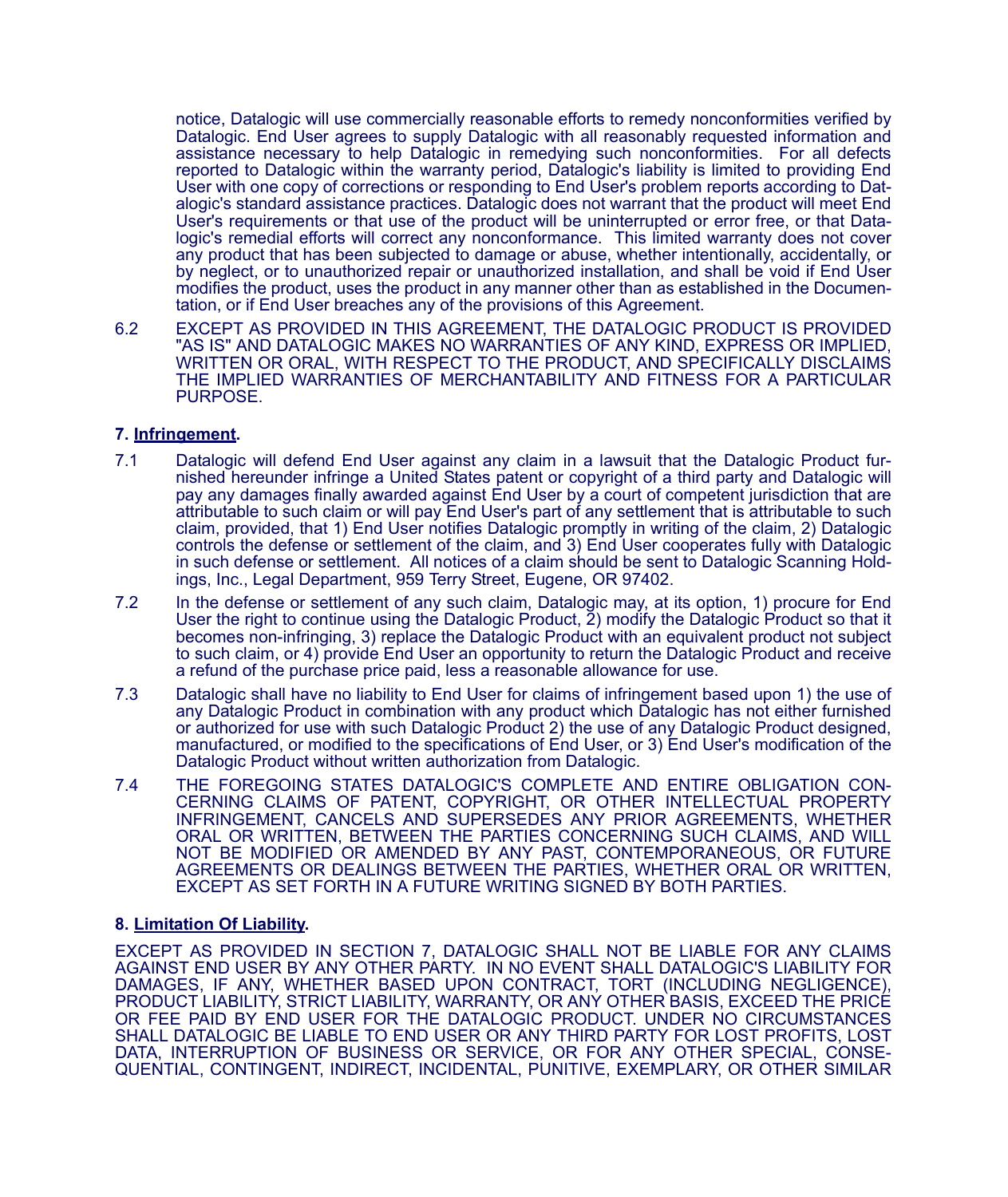### DAMAGES, EVEN IF DATALOGIC HAS BEEN ADVISED OF THE POSSIBILITY OF SUCH DAMAGES.

### **9. Government Restricted Rights; International Use.**

- 9.1 Use, duplication, or disclosure of the Software by the U.S. Government is subject to the restrictions for computer software developed at private expense as set forth in the U.S. Federal Acquisition Regulations at FAR 52.227-14(g), or 52.227-19 or in the Rights in Technical Data and Computer Software clause at DFARS 252.227-7013(c)(1)(ii), whichever is applicable.
- 9.2 If End User is using the Datalogic Product outside of the United States, End User must comply with the applicable local laws of the country in which the Datalogic Product is used, with U.S. export control laws, and with the English language version of this Agreement. The provisions of the "United Nations Convention on International Sale of Goods" shall not apply to this Agreement.

### **10. Termination.**

- 10.1 Either party may terminate this Agreement or any license granted under this Agreement at any time upon written notice if the other party breaches any provision of this Agreement.
- 10.2 Upon termination of this Agreement, End User immediately shall cease using any non-embedded software and shall return to Datalogic or destroy all non-embedded software covered by this Agreement, and shall furnish Datalogic with a certificate of compliance with this provision signed by an officer or authorized representative of End User. For embedded software, End User agrees to sign a waiver prepared by Datalogic concerning further use of the embedded Software. End User's resumed or continued use of the embedded Software after termination shall constitute End User's agreement to be bound by the terms and conditions of this Agreement for such use.

### **11. General Provisions.**

- 11.1 Entire Agreement; Amendment. This document contains the entire agreement between the parties relating to the licensing of the Software and supersedes all prior or contemporaneous agreements, written or oral, between the parties concerning the licensing of the Software. This Agreement may not be changed, amended, or modified except by written document signed by Datalogic.
- 11.2 Notice. All notices required or authorized under this Agreement shall be given in writing, and shall be effective when received, with evidence of receipt. Notices to Datalogic shall be sent to the attention of Contract Administration, Datalogic Scanning Holdings, Inc., 959 Terry Street, Eugene, OR 97402, or such other address as may be specified by Datalogic in writing.
- 11.3 Waiver. A party's failure to enforce any of the terms and conditions of this Agreement shall not prevent the party's later enforcement of such terms and conditions.
- 11.4 Governing Law; Venue: This Agreement and the rights of the parties hereunder shall be governed by and construed in accordance with the laws of the State of Oregon U.S.A, without regard to the rules governing conflicts of law. The state or federal courts of the State of Oregon located in either Multnomah or Lane counties shall have exclusive jurisdiction over all matters regarding this Agreement, except that Datalogic shall have the right, at its absolute discretion, to initiate proceedings in the courts of any other state, country, or territory in which End User resides, or in which any of End User's assets are located.
- 11.5 Attorneys' Fees. In the event an action is brought to enforce the terms and conditions of this Agreement, the prevailing party shall be entitled to reasonable attorneys' fees, both at trial and on appeal.

**- END -**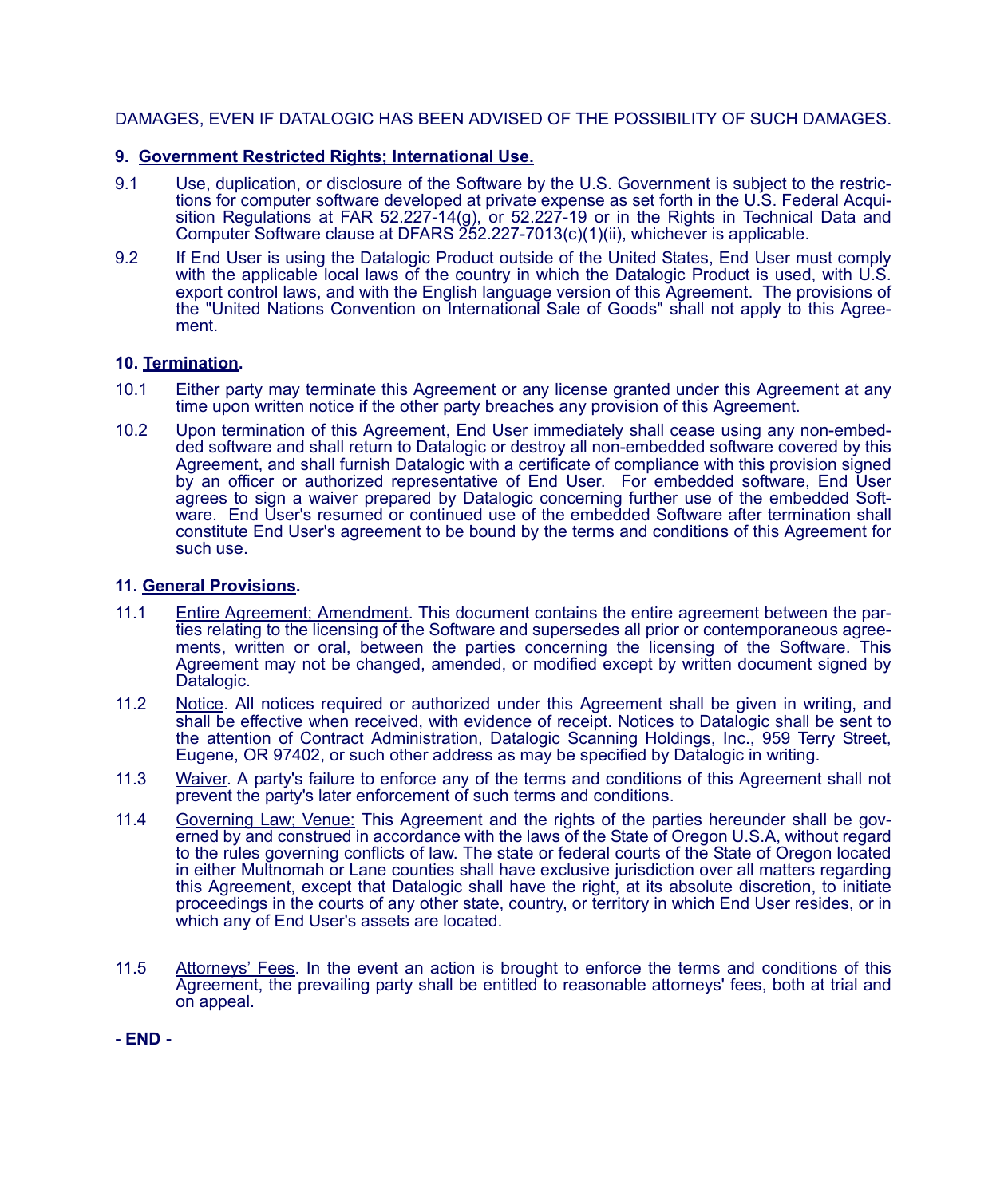# **Quick Reference**

Use the Quick Reference Guide (QRG) to find easy connection, scanning and troubleshooting instructions. For more details, including programming information, reference the Product Reference Guide (PRG), which is available for download, viewing and printing from the Datalogic website listed on the back cover of this manual.

# **Installation**

Route the interface cable from the terminal or host. Plug the AC adapter (if one is used) into a wall outlet and the interface (I/F) cable, then route and attach the I/F cable to the scanner. Verify operation by presenting known-good bar codes to the scanner. The unit should beep<sup>1</sup> and/or flash its good read LED and send the bar code data to the host or terminal. If not, refer to [Troubleshooting on page 5](#page-10-0) of this guide.

Scanner installation is complete.



1. Beeper and LED behavior is selectable and may have been disabled by a previous user.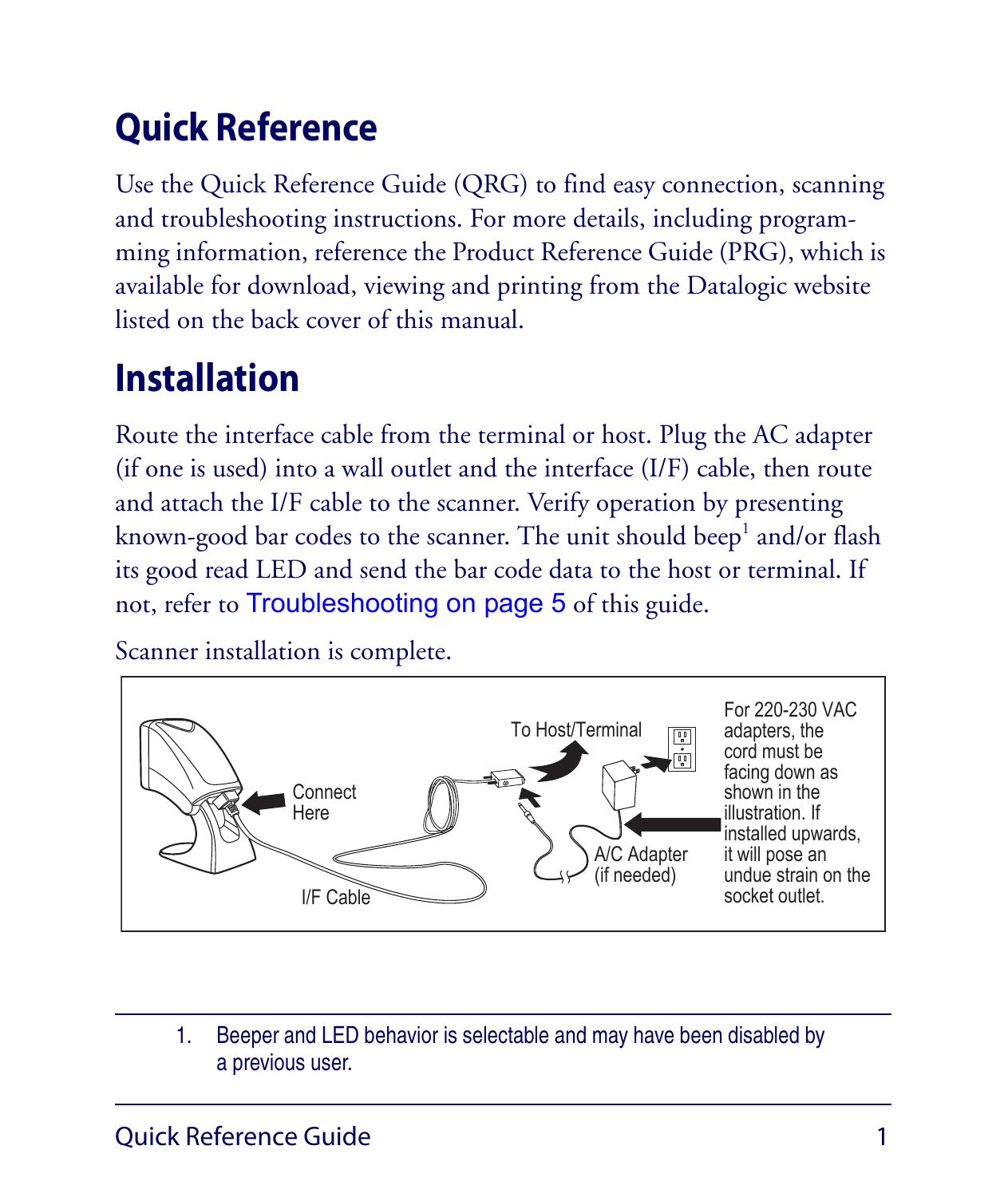The Magellan 800i utilizes illumix™ intelligent illumination technology to optimize light levels for a variety of bar code scanner functions including automatic reading of bar codes from printed surfaces, mobile devices and image capture in variable contrast environments.

### **Mounting the Scanner (Optional)**

The scanner can be permanently attached to a wall or countertop as followe:

- 1. After identifying an optimal position for the scanner, cut out and securely hold the screw hole template (located on the inside back cover) in the desired position matching the scanner's footprint.
- 2. Mark the center of both screw locations using a pencil or marker and remove the template.
- 3. If necessary, drill pilot holes in the marked positions, then thread two pan head<sup>1</sup>, self-tapping screws in place, leaving their heads protruding approximately 1/8" (3mm) above the counter or wall surface.
- 4. Align the larger ends of the keyholes located on the scanner's bottom with the protruding screw heads, then push down and rotate clockwise to lock the scanner in position.

<sup>1.</sup> The screw heads must fit inside the larger end of the keyholes on the bottom of the scanner.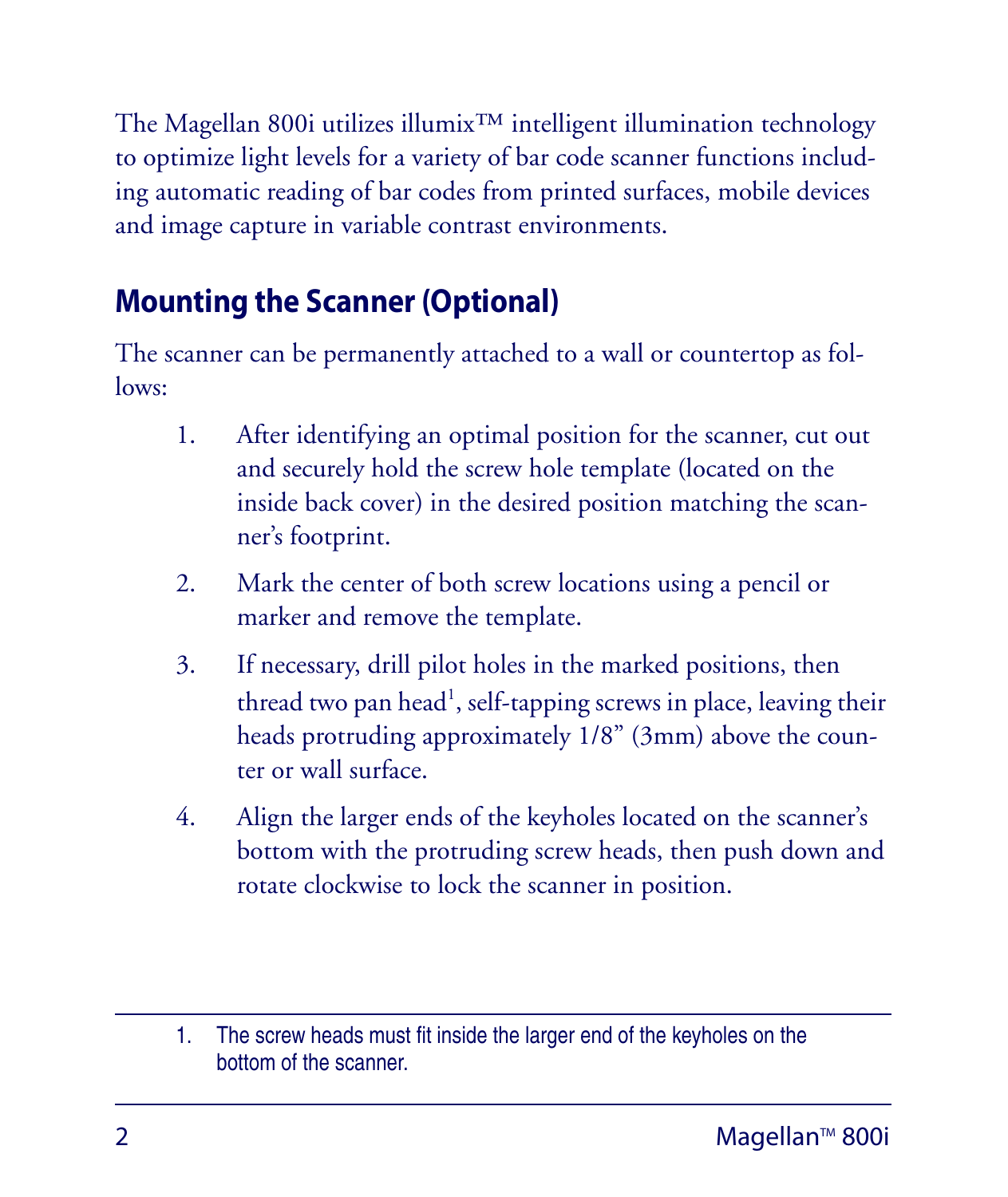### **Power Supply**

Models require<sup>1</sup> an external Listed power supply marked Limited Power Source or LPS or class 2. For the safety certification to be valid, power supply must meet UL 60950-1/CAN/CSA-C22.2 No. 60950-1 or UL 1310/ CAN/CSA-C22.2 No. 223 for North America and IEC/EN 60950-1 for rest of world.

| Input: 100 - 240 VAC        | Output: 5 VDC      |
|-----------------------------|--------------------|
| Max. Current: 2.5 A         | Max. Power: 12.5 W |
| <b>System Input Voltage</b> |                    |
| Input: 5 VDC +/- 10%        | Max. Power: 2.5 W  |

# **How to Scan**

Items can be presented to the scanner while it is resting on the counter, or the scanner can be lifted and aimed at the bar code.



1. Power Off the Terminal (POT) units do not require a power supply.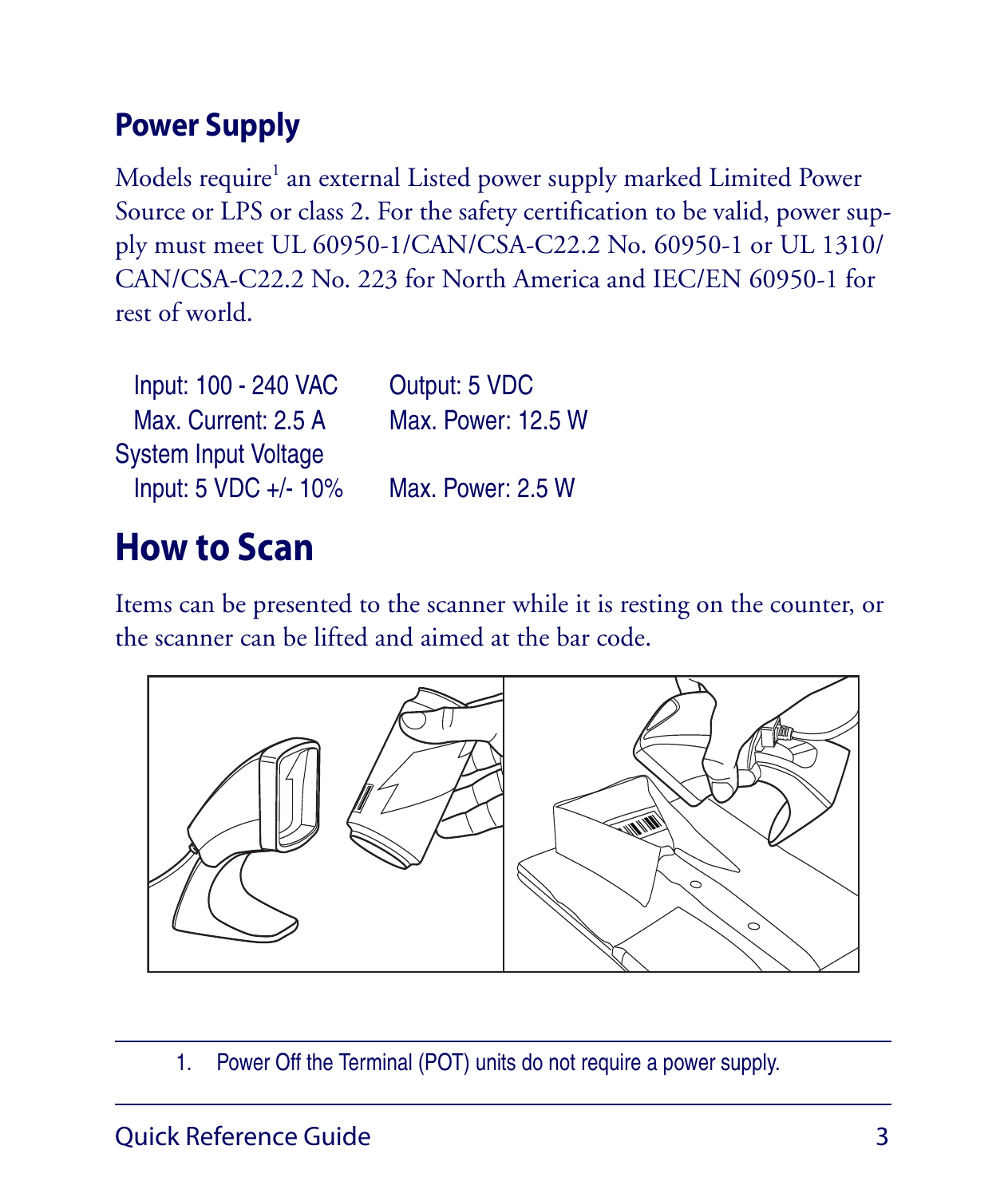# **Cell Phone Mode**

Cell phone mode is when the scanner is enabled to read barcodes on a cell phone display. To enable this feature, scan the START/END bar code, then scan the ENABLE AUTO CELL PHONE MODE bar code, then scan the START/END bar code a second time to exit Programming Mode.





## DISABLE AUTO CELL PHONE MODE



### ENABLE AUTO CELL PHONE MODE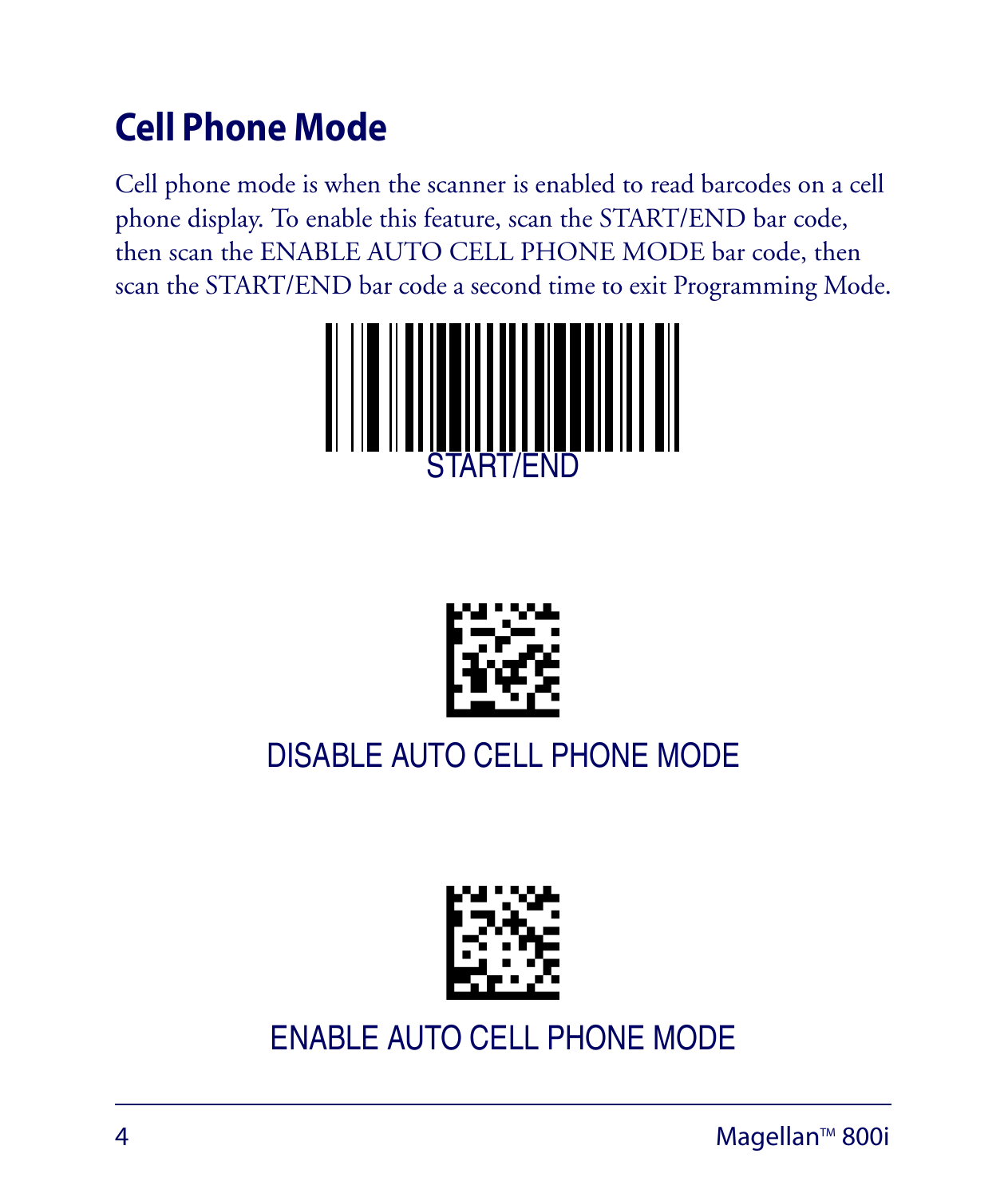# <span id="page-10-0"></span>**Troubleshooting**

If the scanner is not operating properly, the following checks should be performed:

- 1. If the scanner uses an external power supply and the external power supply has failed, the scanner will not operate. Exchange the power supply with a known good power supply and retest operation.
- 2. Verify the interface cable is securely attached to the host. Consult your technical support personnel or refer to your host system manual to verify the proper connection for the scanner.
- 3. Verify that the interface cable is securely attached to the scanner.
- 4. Check that the bar codes are of sufficient quality to be recognized by the scanner. Wrinkled, smudged, or torn labels can cause the scanner to not read at all. Scan known-good labels of an active symbology<sup>1</sup> to check the scanner's read operation.
- 5. Ensure that the scanner's interface type is compatible with the host terminal by consulting your POS system manual and/or the Product Reference Guide.

If the scanner still does not function properly, contact your local supplier or Datalogic Customer Support Services.

<sup>1.</sup> Reading of the various bar code symbologies can be independently enabled or disabled in the scanner.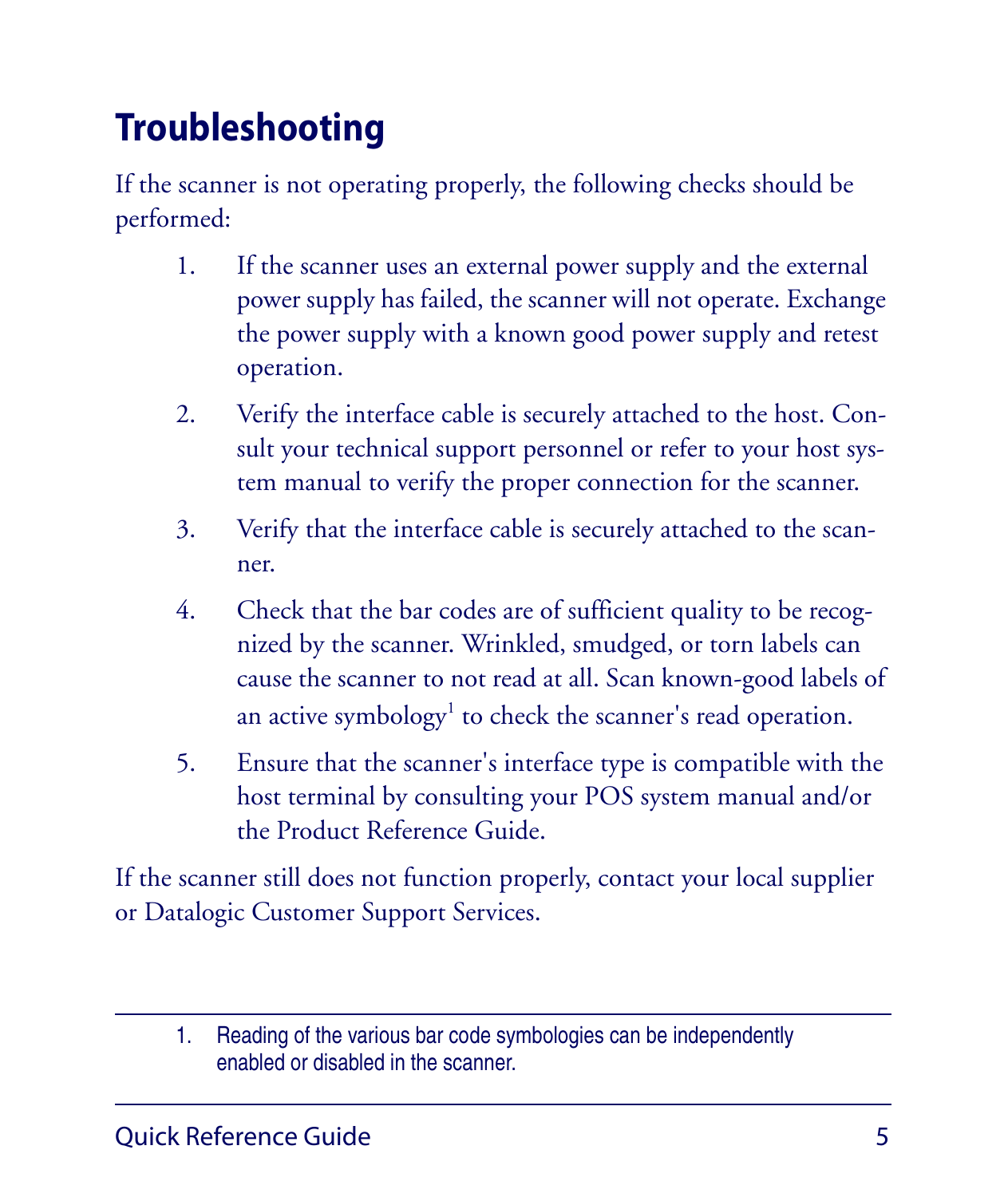# **Compliance Statement**

This device complies with Part 15 rules. Operation is subject to the following conditions:

- 1. This device may not cause harmful interference; and
- 2. This device must accept any interference received, including interference that may cause undesired operation.

This Equipment has been tested and found to comply with the limits for a Class B digital device, pursuant to part 15 of the FCC Rules. These limits are designed to provide reasonable protection against harmful interference in a residential installation. This equipment generates, uses and can radiate radio frequency energy and, if not installed and used in accordance with these instructions, may cause harmful interference to radio communications. However, there is no guarantee that interference will not occur in a particular installation. If this equipment does cause harmful interference to radio or television reception, which can be determined by turning the equipment off and on, the user is encouraged to try to correct the interference by one or more of the following measures:

- Reorient or relocate the receiving antenna
- Increase the separation between the equipment and receiver
- Connect the equipment into an outlet on a circuit different from that to which receiver is connected
- Consult the dealer or an experienced radio / TV technician for help.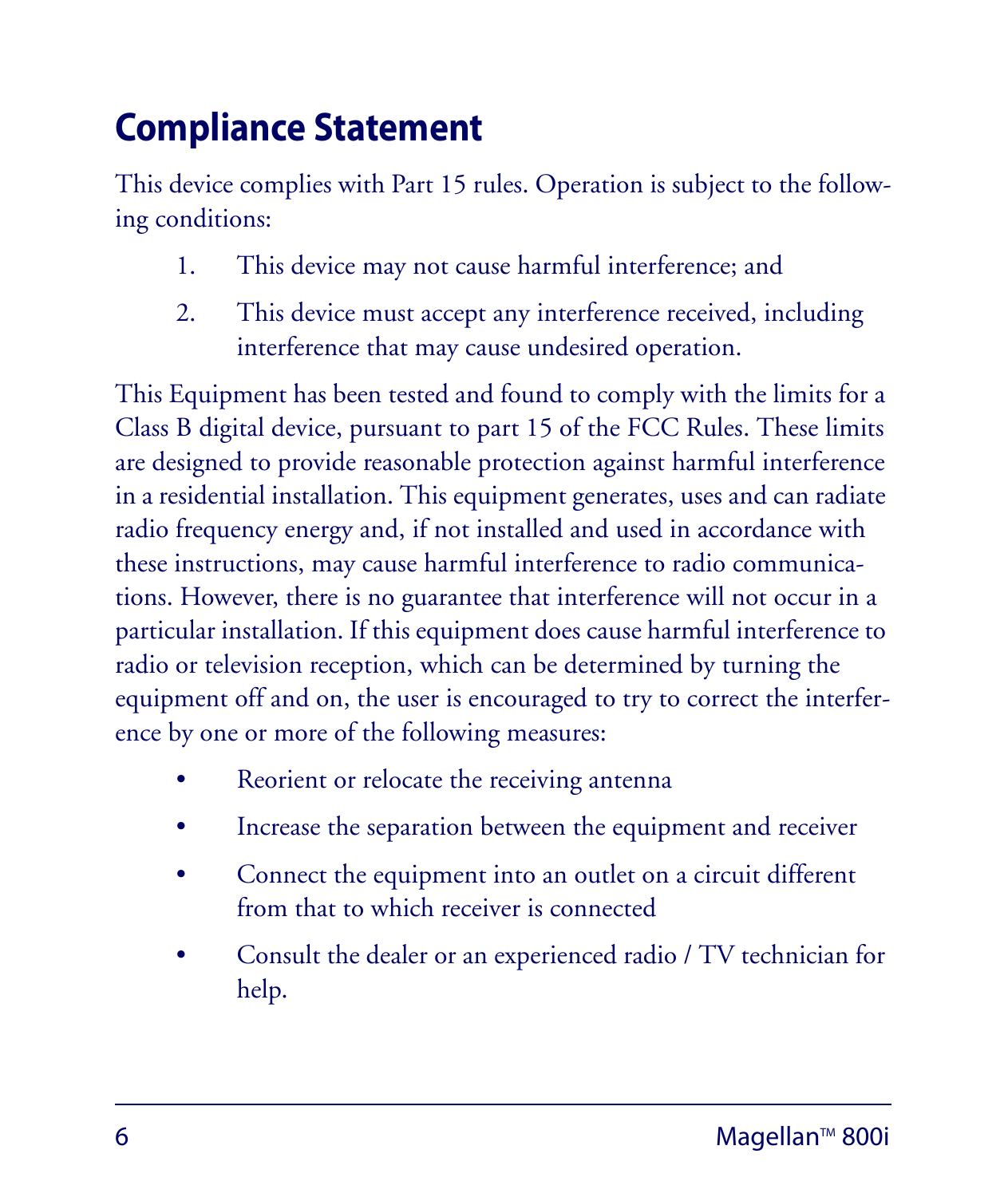# **FCC Caution Statement**

The user is cautioned that changes or modifications not expressly approved by the part responsible for compliance could void the user's authority to operate the equipment.

This Class B digital apparatus complies with Canadian ICES -003. Cet appareil numérique de la classe B est confrome à la norme NMB-003 du Canada.



This illustration shows label placement ONLY. For actual regulatory, patent and other applicable information, view the labels on the product intself, or call your nearest sales or service office.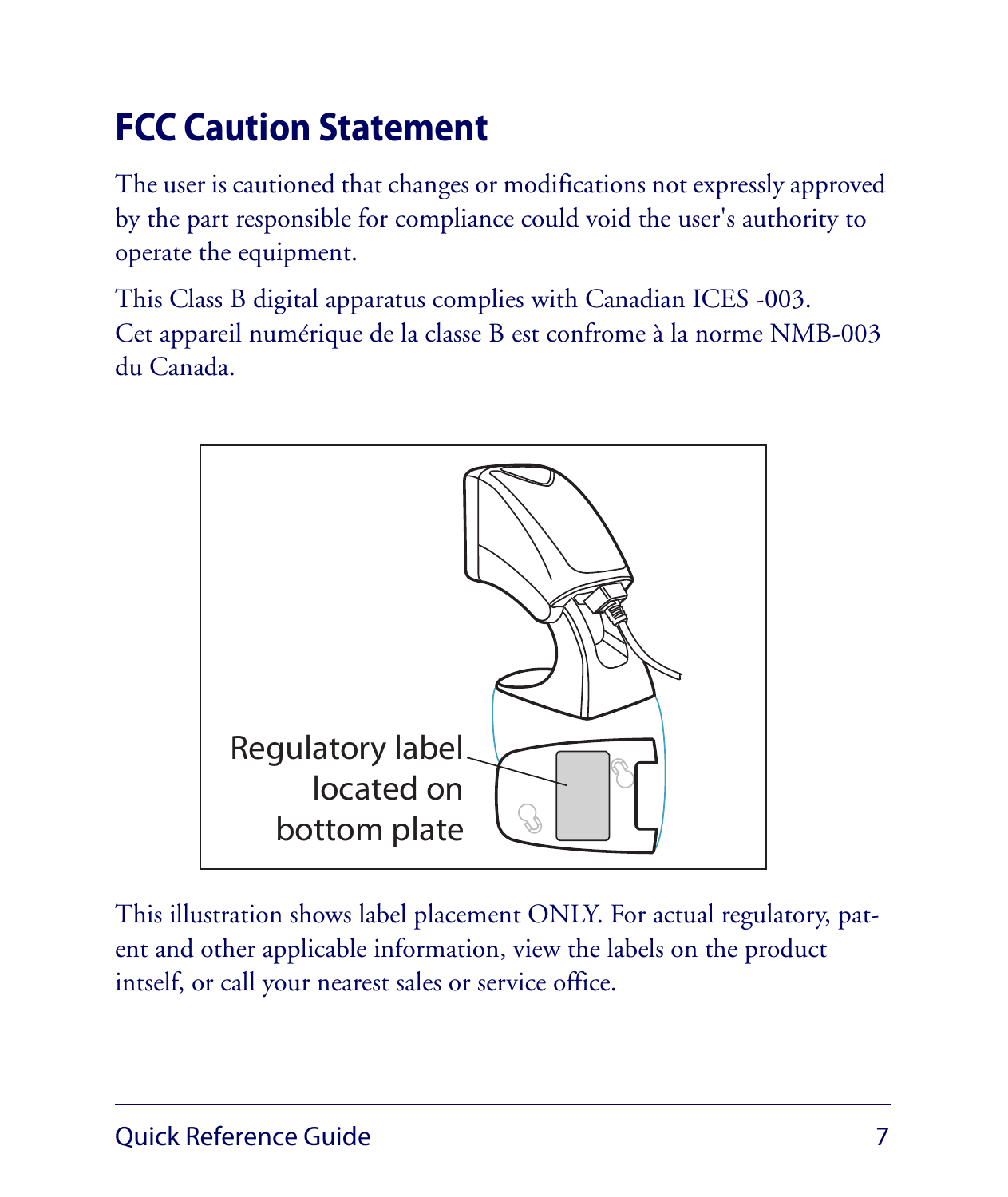**EC-66 Rev.: 0 Pag.: 1 di 1**

### **ODATALOGIC.**

### **DECLARATION OF CONFORMITY**

**11**

**Datalogic Scanning, Inc. 959 Terry St. Eugene, OR 97402 USA**

dichiara che declares that the déclare que le bescheinigt, daß das Gerät declare que el **Magellan 800i Bar Code Scanner**

e tutti i suoi modelli and all its models et tous ses modèles und seine Modelle y todos sus modelos

sono conformi alle Direttive del Consiglio Europeo sottoelencate: are in conformity with the requirements of the European Council Directives listed below: sont conformes aux spécifications des Directives de l'Union Européenne ci-dessous: den nachstehenden angeführten Direktiven des Europäischen Rats: cumple con los requisitos de las Directivas del Consejo Europeo, según la lista siguiente: **2004/108/EC EMC Directive**

### **2006/95/EC Low Voltage Directive**

Basate sulle legislazioni degli Stati membri in relazione alla compatibilità elettromagnetica ed alla sicurezza dei prodotti. On the approximation of the laws of Member States relating to electromagnetic compatibility and product safety.<br>Basée sur la léaislation des États membres relative à la compatibilité électromagnétique et à la sécurité des Über die Annäherung der Gesetze der Mitgliedsstaaten in bezug auf elektromagnetische Verträglichkeit und Produktsicherheit entsprechen.

Basado en la aproximación de las leyes de los Países Miembros respecto a la compatibilidad electromagnética y las Medidas de seguridad relativas al producto.

Questa dichiarazione è basata sulla conformità dei prodotti alle norme seguenti: This declaration is based upon compliance of the products to the following standards: Cette déclaration repose sur la conformité des produits aux normes suivantes: Diese Erklärung basiert darauf, daß das Produkt den folgenden Normen entspricht: **Esta declaración se basa en el cumplimiento de los productos con las siguientes normas:**

| AMMENDMENT A1:OCTOBER 2007 | EN 55022 (CLASS B ITE). SEPTEMBER 2006:   LIMITS AND METHODS OF MEASUREMENTS OF RADIO DISTURBANCE<br>CHARACTERISTICS OF INFORMATION TECHNOLOGY EQUIPMENT |
|----------------------------|----------------------------------------------------------------------------------------------------------------------------------------------------------|
| EN 55024. SEPTEMBER 1998:  | INFORMATION TECHNOLOGY EQUIPMENT - IMMUNITY CHARACTERISTICS LIMITS AND METHODS OF                                                                        |
| AMMENDMENT A2: JUNE 2003   | <b>MEASUREMENT</b>                                                                                                                                       |

EN 60950-1, APRIL 2006 + A11:2009 INFORMATION TECHNOLOGY EQUIPMENT - SAFETY - PART 1: GENERAL REQUIREMENTS

EUGENE, OREGON USA, MARCH, 2011 BRAD WEST

VICE PRESIDENT - SUPPLY CHAIN OPERATION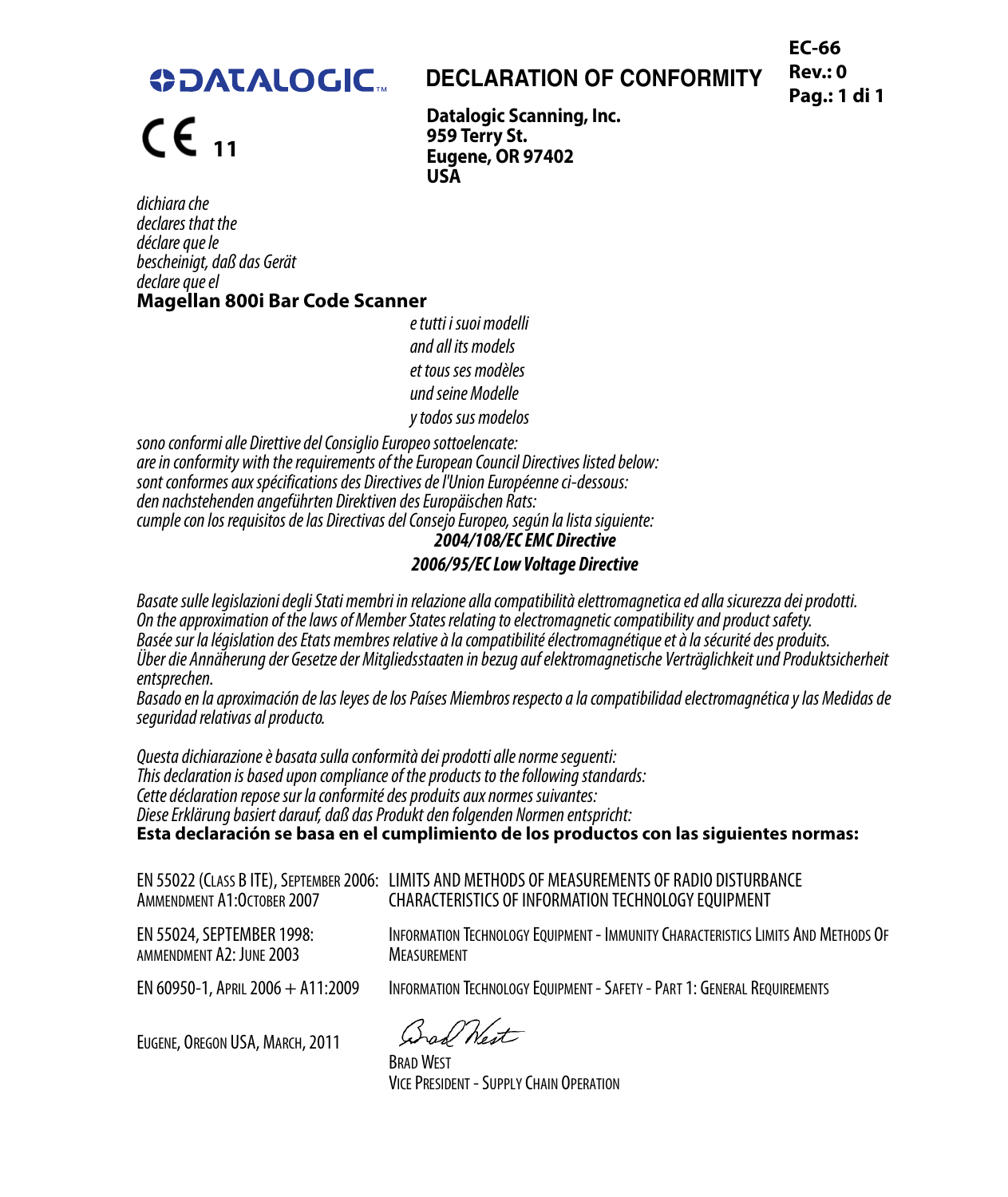### **Figure 1. Screw Hole Template**